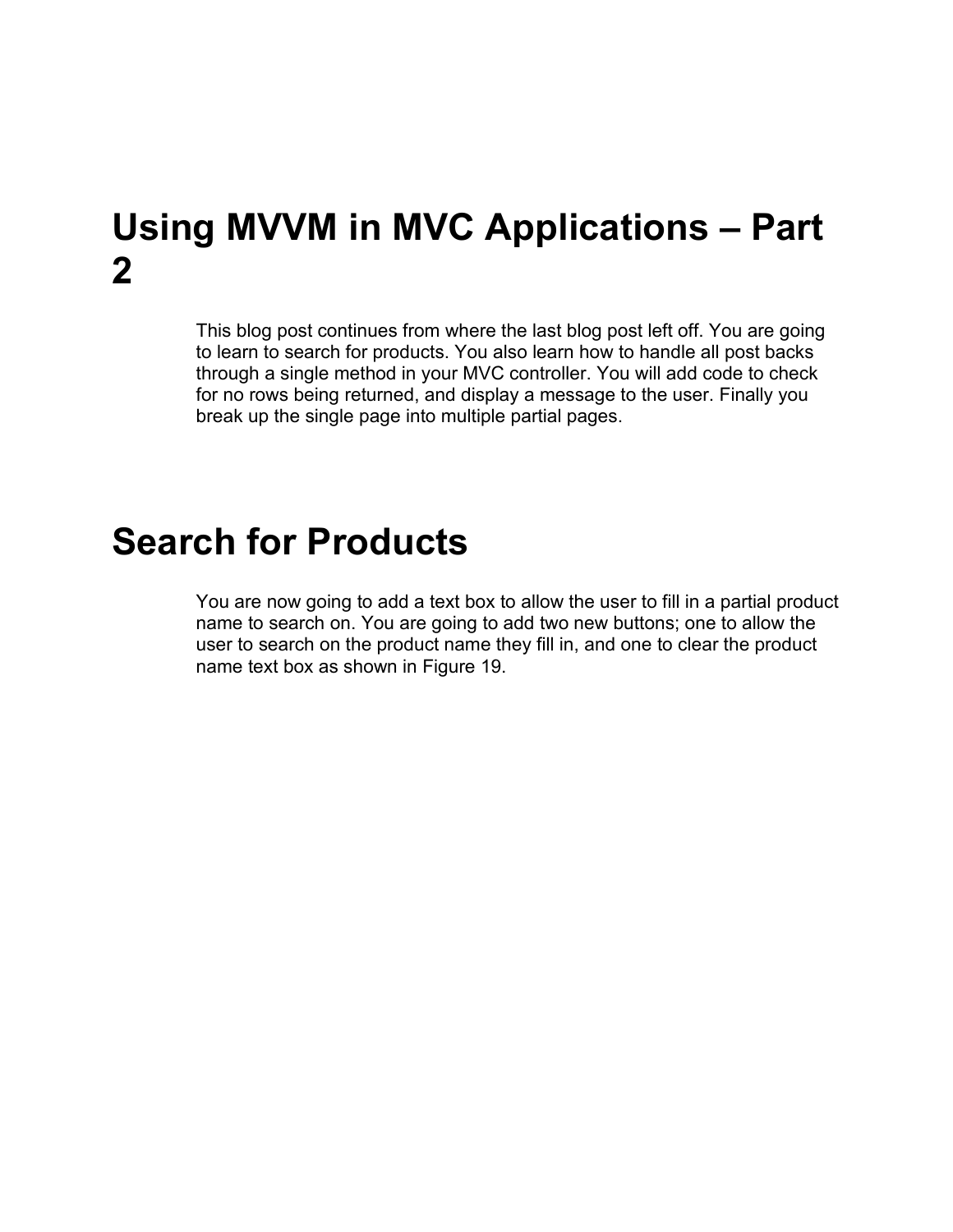| $\Rightarrow$ http://localhost:5454/Product $\mathcal{Q} \times \mathcal{C}$     - My ASP.NET Application<br>$\times$ |                      |                             | 分众接     |
|-----------------------------------------------------------------------------------------------------------------------|----------------------|-----------------------------|---------|
| Application name<br>Home<br>About<br>Contact                                                                          |                      |                             |         |
| <b>Search for Products</b>                                                                                            |                      |                             |         |
| <b>Product Name</b>                                                                                                   |                      |                             |         |
|                                                                                                                       |                      |                             |         |
|                                                                                                                       |                      |                             |         |
| Q Search<br>$\rightarrow$ Reset                                                                                       |                      |                             |         |
|                                                                                                                       |                      |                             |         |
| <b>Product Name</b>                                                                                                   | Introduction<br>Date | Url                         | Price   |
| Extending Bootstrap with CSS, JavaScript and jQuery                                                                   | 6/11/2015            | http://bit.ly/1SNzc0i       | \$29.00 |
| Build your own Bootstrap Business Application Template in<br><b>MVC</b>                                               | 1/29/2015            | http://bit.ly/1I8ZqZg       | \$29.00 |
| Duilding Mabile Wab Citae Heing Wab Fernan, Destatron, and                                                            | 0.0000044            | $k+1$ , $l/k+1$ , $l/4$ $l$ | 00000   |

Figure 1: Add a search area for your product page

<span id="page-1-0"></span>To start out, you need a class to hold the search data. Currently there is only the one search field, Product Name, but you might add additional ones later. This means you only need to add one property to this new class.

Go to PTC.DataLayer project and add a new folder called \EntityClasses. Add a new class called ProductSearch under the \EntityClasses folder. Write the following code in this class.

```
public class ProductSearch
{
   public ProductSearch() : base() {
     Init();
   }
   public void Init() {
    // Initialize all search variables
     ProductName = string.Empty;
   }
   public string ProductName { get; set; }
}
```
Go to the PTC.ViewModelLayer project and open the ProductViewModel class. Add a **using** statement at the top of this class so you can use the new ProductSearch class.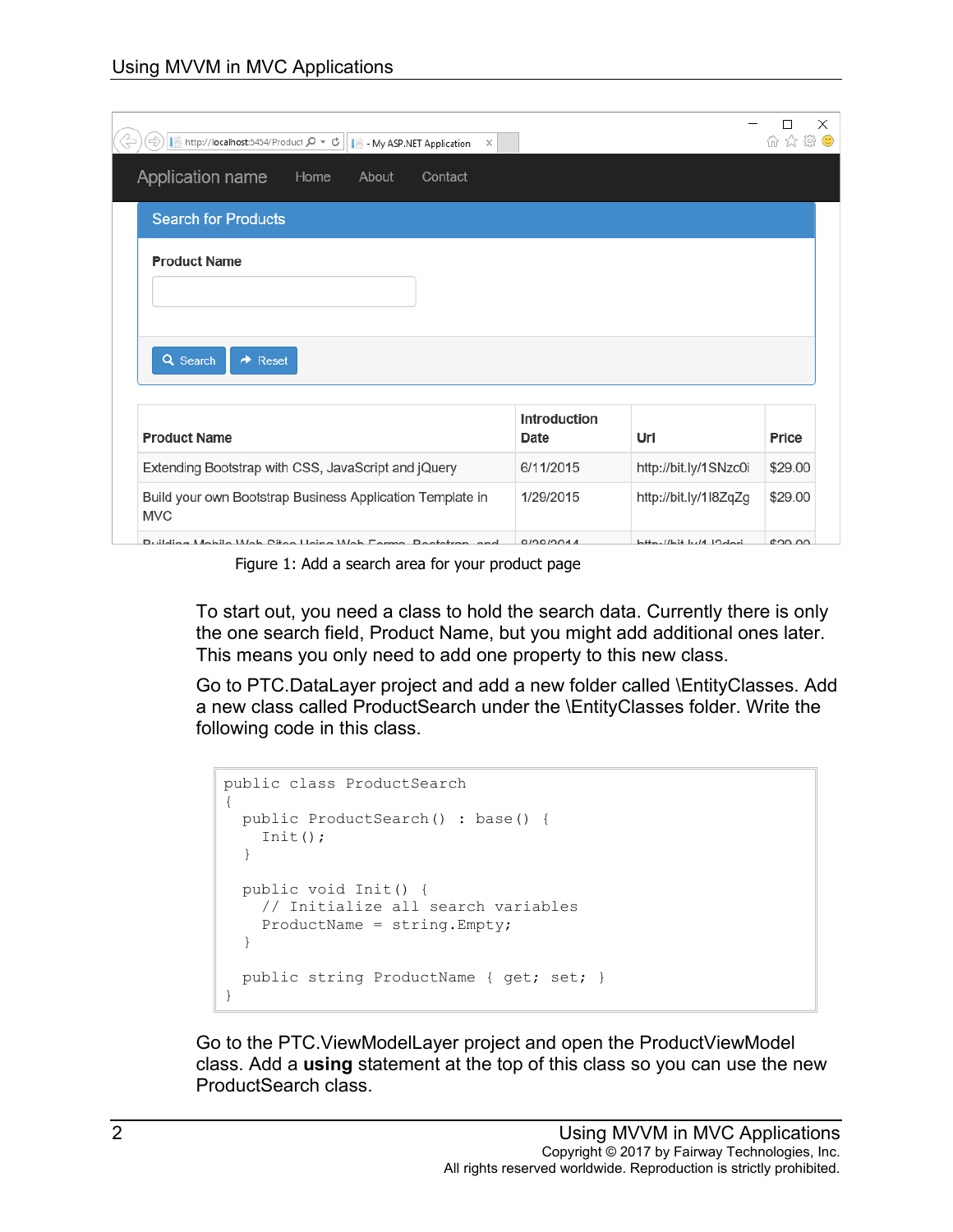using PTC.DataLayer.EntityClasses;

Add a new property to your view model class that you can use to bind to the user interface.

```
public ProductSearch SearchEntity { get; set; }
```
Add the following line of code to the Init() method

```
SearchEntity = new ProductSearch();
```
Locate the BuildCollection method and add the following code after you set the DataCollection to the results of the db.Products.ToList().

```
// Filter the collection
if (DataCollection != null && DataCollection.Count > 0) {
  if (!string.IsNullOrEmpty(SearchEntity.ProductName)) {
    DataCollection = DataCollection.FindAll(
      p => p.ProductName
         .StartsWith(SearchEntity.ProductName,
            StringComparison.InvariantCultureIgnoreCase));
   }
}
```
#### **Hook up the Buttons**

Many MVC developers add a separate controller method for each button and hyperlink they add to a page. This leads to a lot of methods in your controller. Instead, add a string property, named EventAction, in your ProductViewModel class that tells you which button or hyperlink was pressed. This string value is going to be set into the EventAction property via a tiny bit of jQuery code. Add the following property to the ProductViewModel class.

```
public string EventAction { get; set; }
```
Modify the Init() method to initialize this property.

```
EventAction = string. Empty;
```
Go back to the PTC web project, open the Product.cshtml page, and add a <form> tag around your HTML using the Html helper BeginForm() method.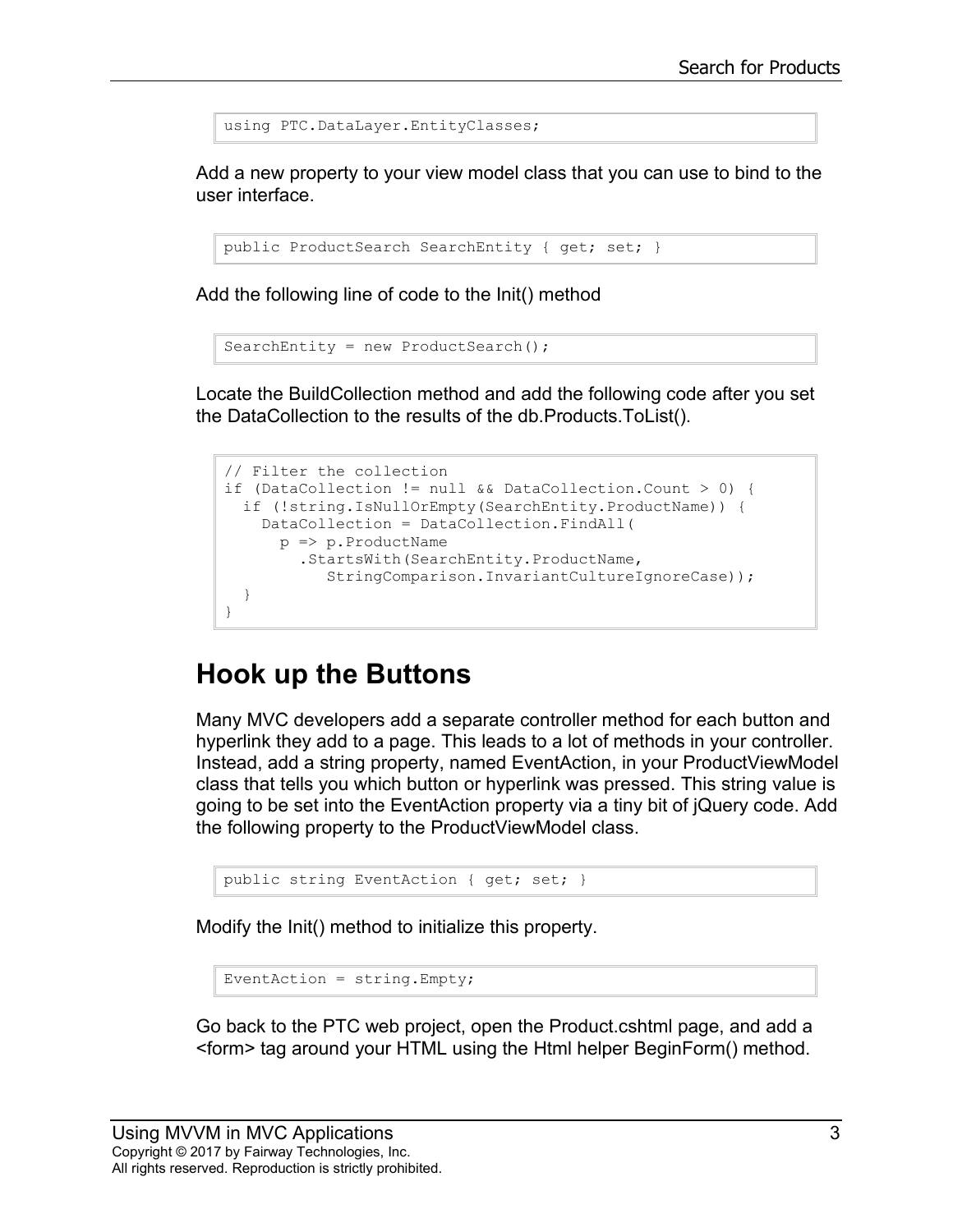```
@using (Html.BeginForm()) {
 // HTML Code you wrote before
}
```
Add a hidden control to bind to the EventAction property you created.

```
@using (Html.BeginForm()) {
   @Html.HiddenFor(m => m.EventAction,
                  new { data val = "false" })
  // HTML Code you wrote before
}
```
### **Build Search Input HTML**

Add a panel to build the search area on the page. Add the following HTML below the hidden control and before the other HTML code you wrote earlier. Notice in this code you are binding to the ProductName property of the ProductSearch class you built earlier.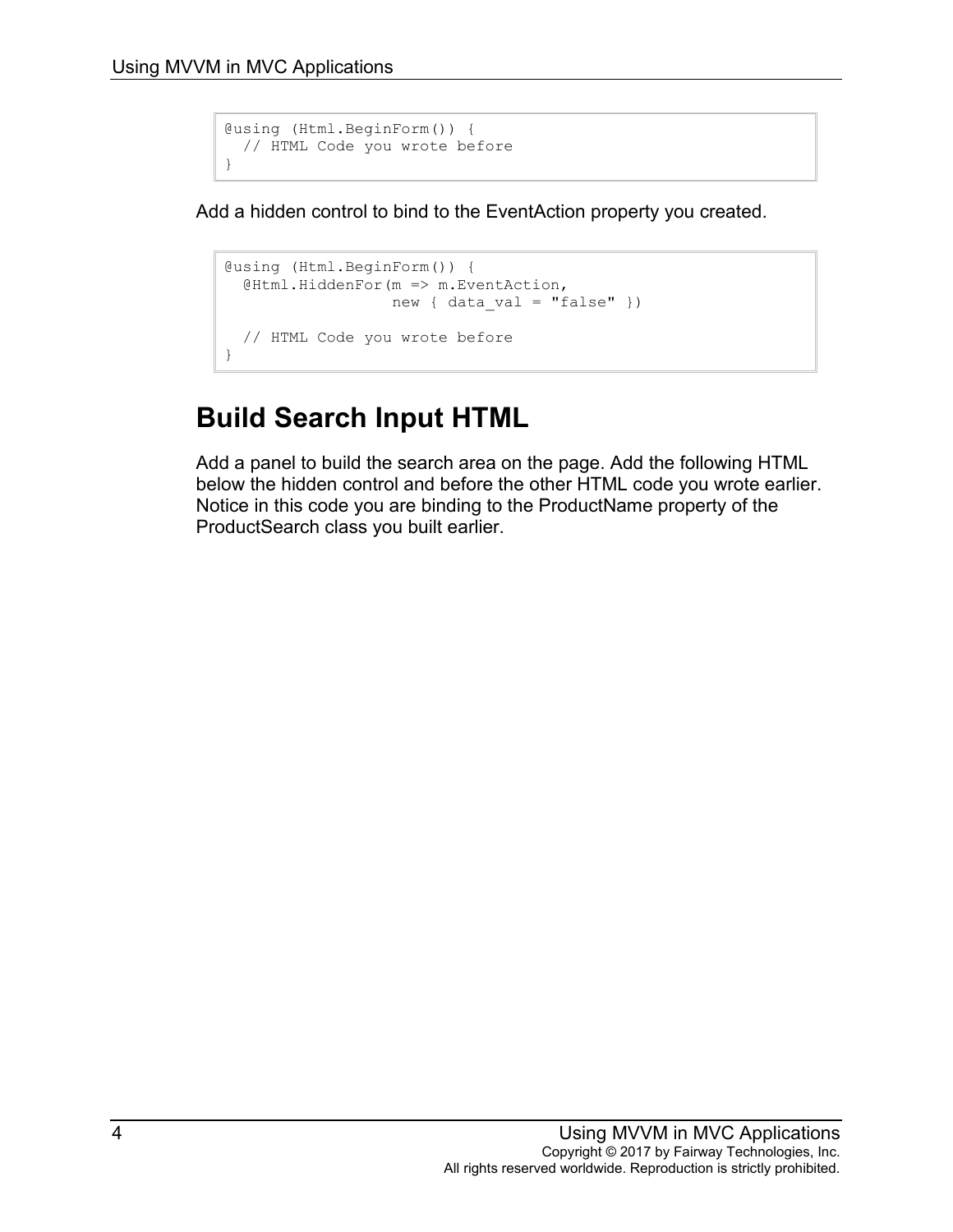```
<div class="panel panel-primary">
  <div class="panel-heading">
    <h1 class="panel-title">Search for Products</h1>
  \langle div\rangle <div class="panel-body">
    <div class="form-group">
       @Html.LabelFor(m => m.SearchEntity.ProductName,
                       "Product Name")
       @Html.TextBoxFor(m => m.SearchEntity.ProductName, 
                        new { \theta class = "form-control" })
     </div>
   </div>
   <div class="panel-footer">
     <button id="btnSearch"
             class="btn btn-sm btn-primary"
             data-pdsa-action="search">
       <i class="glyphicon glyphicon-search"></i>
        Search
     </button>
     <button id="btnReset"
             class="btn btn-sm btn-primary"
             data-pdsa-action="resetsearch">
       <i class="glyphicon glyphicon-share-alt"></i>
        Reset
     </button>
  \langle div>
\langle div\rangle
```
#### **Add JavaScript File for Retrieve Action**

In the HTML you just wrote, notice the **data-pdsa-action** attributes are filled in with two string values; **search** and **resetsearch**. Each time one of the buttons is clicked on, you want to take the associated string value and put it into to the hidden field. You then submit the form to have it post back to the Product controller with the SearchEntity.ProductName value from the text box filled in, and the EventAction property filled in with either "search" or "resetsearch".

Right mouse click on the \scripts folder and select **Add | JavaScript file**. Set the name to **pdsa-action.js**. Write the following code within this file.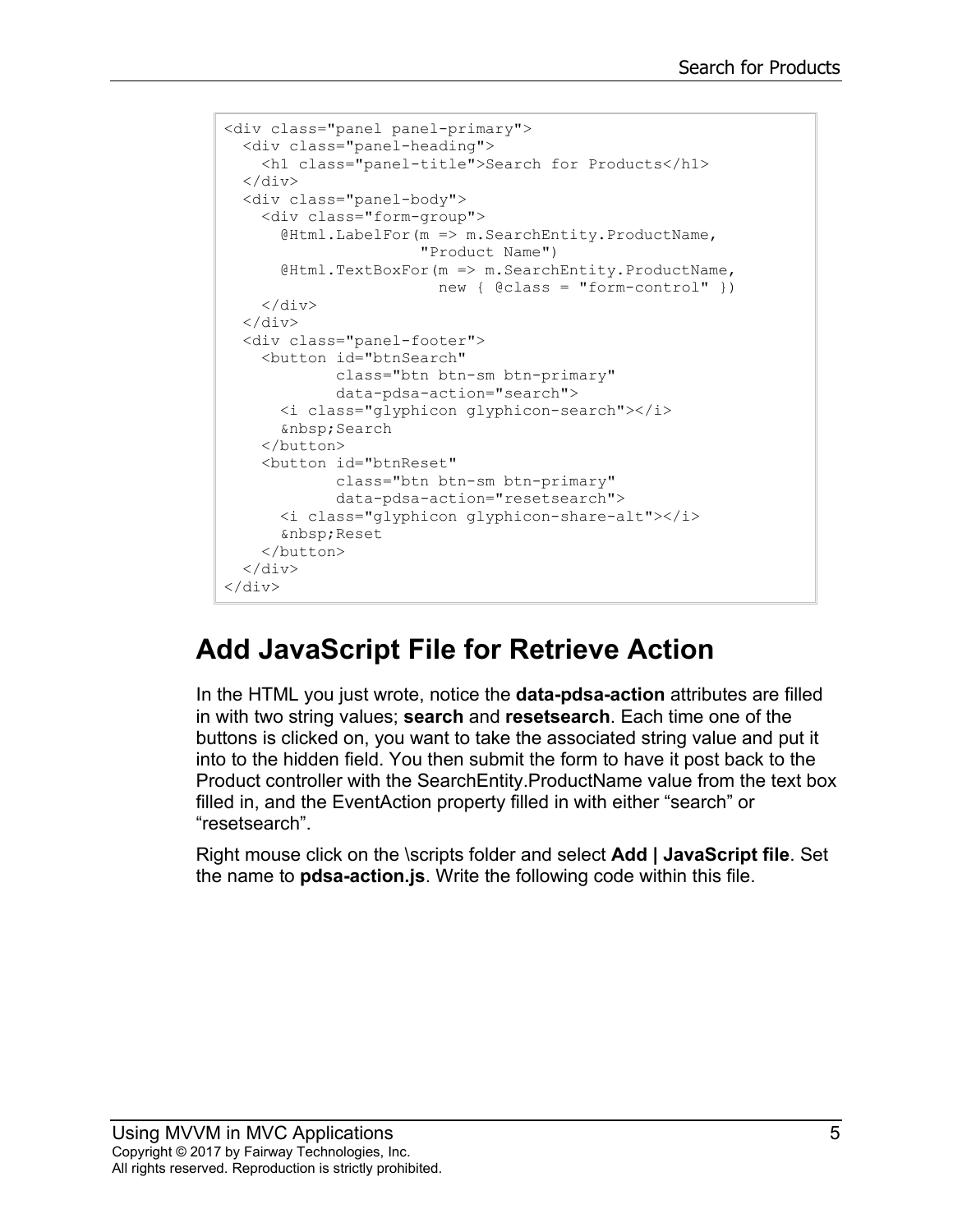```
$(document).ready(function () {
  // Connect to any elements that have 'data-pdsa-action'
  $("[data-pdsa-action]").on("click", function (e) {
    e.preventDefault();
    // Fill in hidden field with action to post back to model
     $("#EventAction").val($(this).data("pdsa-action"));
     // Submit form with hidden values filled in
    $("form").submit();
  });
});
```
Go to the bottom of your Product.cshtml page and add a reference to this script file.

```
@section scripts {
  <script type="text/javascript"
         src="~/scripts/pdsa-action.js"></script>
}
```
#### **Add Post Method in Controller**

Now that you are ready to handle post backs from the user, you need to add an HttpPost method to your ProductController class. Open the ProductController class and add a new method that looks like the following.

```
[HttpPost]
public ActionResult Product(ProductViewModel vm) {
   // Handle action by user
   vm.HandleRequest();
  // Rebind controls
  ModelState.Clear();
  return View(vm);
}
```
### **Modify HandleRequest Method**

Previously in the HandleRequest() method you had it calling the BuildCollection and nothing else. You now have a couple of new actions that can be performed. The user can choose to "search" or "resetsearch". You need to add a switch…case to handle these different event actions. Locate the HandleRequest() method in your ProductViewModel and modify it to look like the following.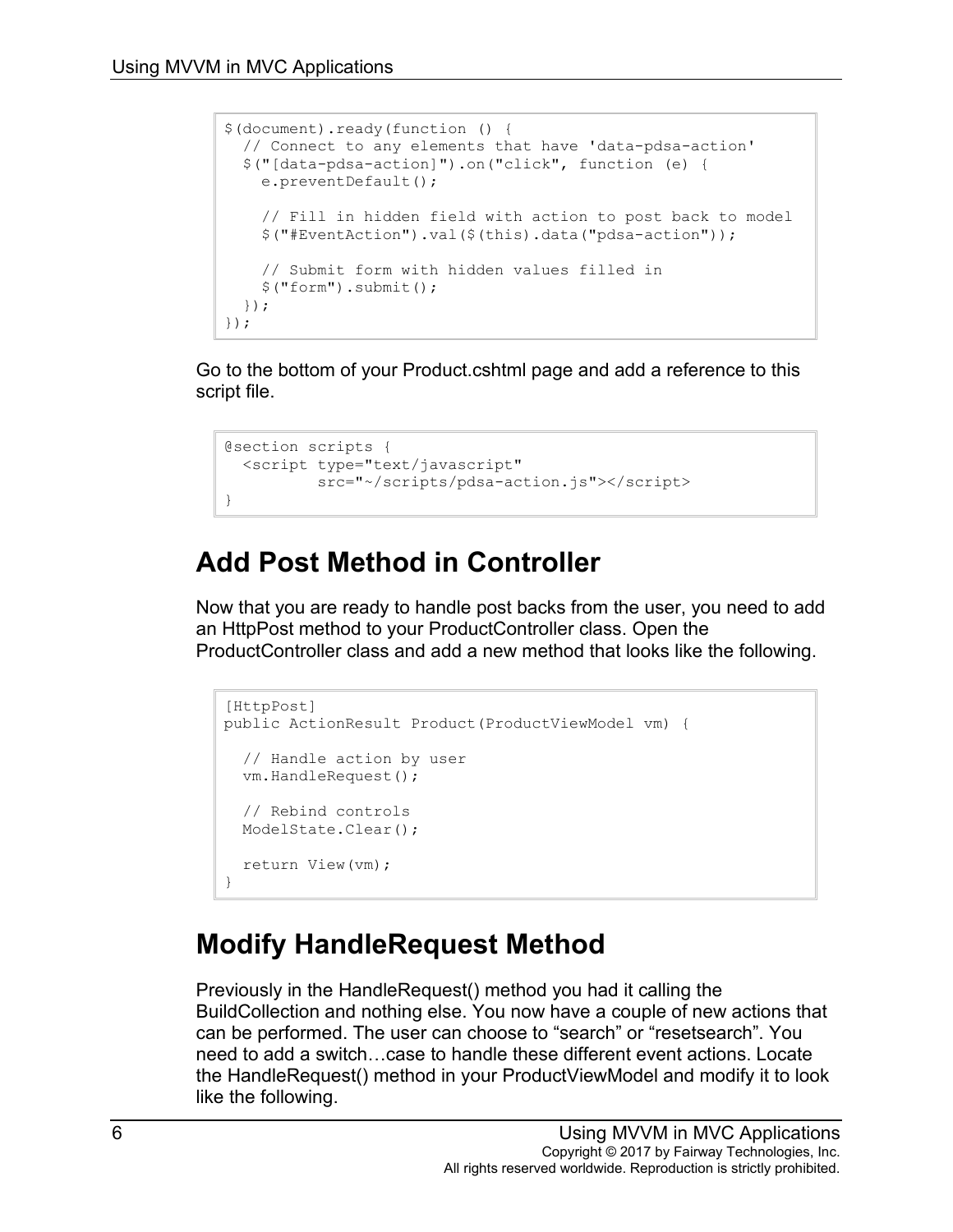```
public void HandleRequest() {
  // Make sure we have a valid event command
  EventAction = (EventAction == null ? "" :
                  EventAction.ToLower());
  switch (EventAction) {
    case "search":
      break;
     case "resetsearch":
      SearchEntity = new ProductSearch();
      break;
  }
  BuildCollection();
}
```
Run the application, type in "b" into the Product Name search box, click the Search button, and you should see just a list of products that start with the letter "b".

## **Inform User of No Rows**

When the user searches and no rows are returned from that search, or if there are just no rows in the Product table, you should inform the user of this fact. You can display messages to the user using the Message property you added earlier to the ProductViewModel class. Modify the HandleRequest() method and add the following after the call to the BuildCollection() method.

```
if (DataCollection.Count == 0) {
  Message = "No Product Data Found.";
}
```
Open the Product.cshtml page and add the following lines of code around all the HTML that displays the table on this page. Don't wrap it around the "search" area of the page.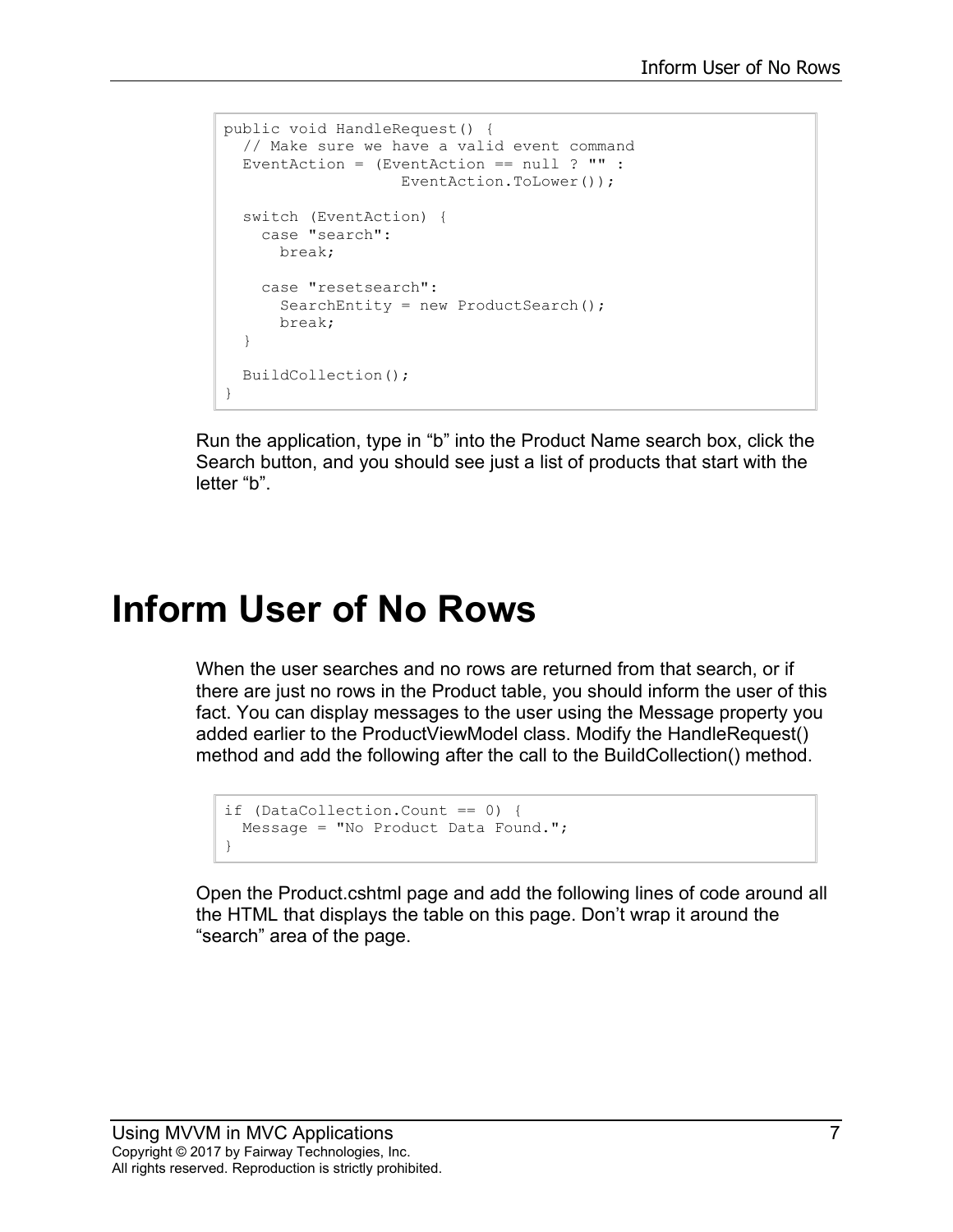```
@if (Model.DataCollection.Count > 0) {
  <div class="table-responsive">
   ... // ALL THE OTHER HTML HERE
  \langlediv>}
else {
  <div class="row">
     <div class="col-xs-12">
      <div class="jumbotron">
         <h2>@Model.Message</h2>
       </div>
    \langlediv>\langle div>
}
```
Run the Product page and enter a few random letters into the search text box. Click on the Search button and you should see the message displayed.

### **Use Partial Pages**

Instead of putting all the HTML for this page on a single cshtml page, let's break each area up into separate partial pages. Copy and paste the Product.cshtml page into the \Product folder. Rename the new file to ProductList.cshtml. Leave the @model directive at the top of the file, and then just leave the logic for building the HTML table of product data.

Once again, copy and paste the Product.cshtml page into the \Product folder. Rename the new file to ProductSearch.cshtml. Leave the @model directive at the top of the file, and leave everything that is associated with the search area. This is the HTML between the <div class="panel panel-primary"> and the </div> for that panel.

Open the Product.cshtml and modify this file to look like the following: